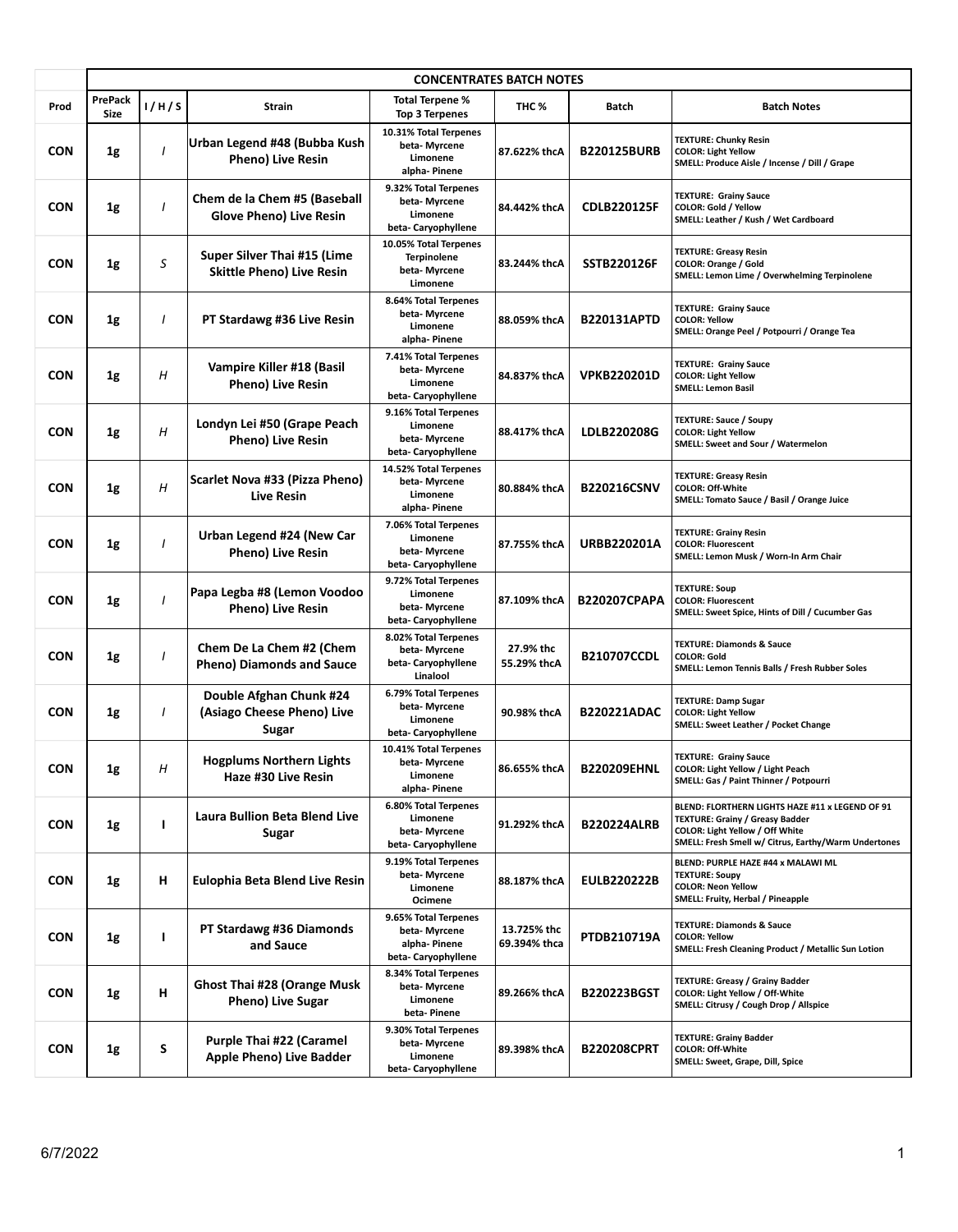|            | <b>CONCENTRATES BATCH NOTES</b> |       |                                                                 |                                                                          |              |                     |                                                                                                                                                                |  |
|------------|---------------------------------|-------|-----------------------------------------------------------------|--------------------------------------------------------------------------|--------------|---------------------|----------------------------------------------------------------------------------------------------------------------------------------------------------------|--|
| Prod       | <b>PrePack</b><br><b>Size</b>   | 1/H/S | Strain                                                          | <b>Total Terpene %</b><br>Top 3 Terpenes                                 | THC %        | <b>Batch</b>        | <b>Batch Notes</b>                                                                                                                                             |  |
| <b>CON</b> | 1g                              | L     | Chem de la Chem #5 (Baseball<br><b>Glove Pheno) Live Resin</b>  | 7.56% Total Terpenes<br>beta-Myrcene<br>Limonene<br>beta-Caryophyllene   | 87.492% thcA | <b>B220301DCDL</b>  | <b>TEXTURE: Soupy Sauce</b><br><b>COLOR: Off-White</b><br>SMELL: "Smells like your shoes after cutting the grass"                                              |  |
| <b>CON</b> | 1g                              | Η     | <b>Cthulhu Queen Extractor's</b><br><b>Blend Badder</b>         | 5.54% Total Terpenes<br>beta-Myrcene<br>Limonene<br>beta-Caryophyllene   | 86.6% thc    | <b>B220127EPTQ</b>  | BLEND: CTHULHU #43 + PT STARQUEEN #28<br><b>TEXTURE: Greasy Badder</b><br><b>COLOR: Peach / Light Yellow</b><br><b>SMELL: Cloves &amp; Lemonade</b>            |  |
| <b>CON</b> | 1g                              | I     | Papa Legba #8 (Lemon Voodoo<br>Pheno) Dry Resin                 | 7.41% Total Terpenes<br>Limonene<br>beta-Myrcene<br>beta-Caryophyllene   | 83.058% thc  | <b>B220210FPAPA</b> | <b>TEXTURE: Grainy Resin</b><br><b>COLOR: Gold</b><br>SMELL: Apple Cider Vinegar & Duck Sauce                                                                  |  |
| <b>CON</b> | 1g                              | S     | African Thai BX1 #32 (Sour<br>Pheno) Dry Resin                  | 5.81% Total Terpenes<br>beta-Caryophyllene<br>Limonene<br>beta-Myrcene   | 89.433% thc  | ABXB220217B         | <b>TEXTURE: Grainy Resin</b><br><b>COLOR: Light Yellow</b><br>SMELL: Faint Citrus / Wooden Shoe Horn                                                           |  |
| <b>CON</b> | 1g                              | H     | Scarlet Nova #33 (Pizza Pheno)<br><b>Dry Badder</b>             | 6.60% Total Terpenes<br>beta-Myrcene<br>beta-Caryophyllene<br>Limonene   | 85.986% thc  | <b>SNVB220217E</b>  | <b>TEXTURE: Greasy Badder</b><br><b>COLOR: Light Gold</b><br>SMELL: Sweet/Funky Cheese Musk; Faint Burnt Candle                                                |  |
| <b>CON</b> | 1g                              | ı     | Urban Legend #48 (Bubba Kush<br>Pheno) Badder                   | 4.60% Total Terpenes<br>beta-Myrcene<br>Limonene<br>alpha- Pinene        | 89.173% thc  | <b>B220303BURB</b>  | <b>TEXTURE: Greasy Badder</b><br><b>COLOR: Light Gold</b><br>SMELL: Sweet, Floral, Grape Perfume                                                               |  |
| <b>CON</b> | 1g                              | н     | Londyn Haze Extractor's Blend<br><b>Dry Resin</b>               | 4.96% Total Terpenes<br>Limonene<br>beta-Myrcene<br>beta-Caryophyllene   | 87.982% thc  | <b>B220309FLDL</b>  | BLEND: PURPLE HAZE #19 x LONDYN LEI #50<br><b>TEXTURE: Grainy Sauce</b><br><b>COLOR: Gold</b><br><b>SMELL: Sweet Citrus</b>                                    |  |
| <b>CON</b> | 1g                              | н     | PT KaliDawg Extractor's Blend<br><b>Dry Resin</b>               | 5.90% Total Terpenes<br>beta-Myrcene<br>beta-Caryophyllene<br>Limonene   | 88.732% thc  | <b>PTKB220127B</b>  | BLEND: PT STARDAWG #36 x KALIBURST #31<br><b>TEXTURE: Grainy/Greasy Resin</b><br><b>COLOR: Dark Gold</b><br><b>SMELL: Sweet Orange &amp; Earthy Undertones</b> |  |
| <b>CON</b> | 1g                              |       | Urban Legend #48 (Bubba Kush<br><b>Pheno) Live Resin</b>        | 10.31% Total Terpenes<br>beta-Myrcene<br>Limonene<br>alpha- Pinene       | 87.622% thcA | <b>B220125BURB</b>  | <b>TEXTURE: Chunky Resin</b><br><b>COLOR: Light Yellow</b><br>SMELL: Produce Aisle / Incense / Dill / Grape                                                    |  |
| <b>CON</b> | 1g                              |       | Chem de la Chem #5 (Baseball<br><b>Glove Pheno) Live Resin</b>  | 9.32% Total Terpenes<br>beta- Myrcene<br>Limonene<br>beta-Caryophyllene  | 84.442% thcA | <b>CDLB220125F</b>  | <b>TEXTURE: Grainy Sauce</b><br>COLOR: Gold / Yellow<br>SMELL: Leather / Kush / Wet Cardboard                                                                  |  |
| <b>CON</b> | 1g                              | S     | Super Silver Thai #15 (Lime<br><b>Skittle Pheno) Live Resin</b> | 10.05% Total Terpenes<br><b>Terpinolene</b><br>beta-Myrcene<br>Limonene  | 83.244% thcA | <b>SSTB220126F</b>  | <b>TEXTURE: Greasy Resin</b><br>COLOR: Orange / Gold<br>SMELL: Lemon Lime / Overwhelming Terpinolene                                                           |  |
| <b>CON</b> | 1g                              |       | PT Stardawg #36 Live Resin                                      | 8.64% Total Terpenes<br>beta-Myrcene<br>Limonene<br>alpha- Pinene        | 88.059% thcA | B220131APTD         | <b>TEXTURE: Grainy Sauce</b><br><b>COLOR: Yellow</b><br>SMELL: Orange Peel / Potpourri / Orange Tea                                                            |  |
| <b>CON</b> | 1g                              | Н     | Vampire Killer #18 (Basil<br><b>Pheno) Live Resin</b>           | 7.41% Total Terpenes<br>beta-Myrcene<br>Limonene<br>beta- Caryophyllene  | 84.837% thcA | <b>VPKB220201D</b>  | <b>TEXTURE: Grainy Sauce</b><br><b>COLOR: Light Yellow</b><br><b>SMELL: Lemon Basil</b>                                                                        |  |
| <b>CON</b> | 1g                              | H     | Londyn Lei #50 (Grape Peach<br><b>Pheno) Live Resin</b>         | 9.16% Total Terpenes<br>Limonene<br>beta-Myrcene<br>beta-Caryophyllene   | 88.417% thcA | LDLB220208G         | <b>TEXTURE: Sauce / Soupy</b><br><b>COLOR: Light Yellow</b><br>SMELL: Sweet and Sour / Watermelon                                                              |  |
| <b>CON</b> | 1g                              | H     | Scarlet Nova #33 (Pizza Pheno)<br><b>Live Resin</b>             | 14.52% Total Terpenes<br>beta- Myrcene<br>Limonene<br>alpha- Pinene      | 80.884% thcA | <b>B220216CSNV</b>  | <b>TEXTURE: Greasy Resin</b><br><b>COLOR: Off-White</b><br>SMELL: Tomato Sauce / Basil / Orange Juice                                                          |  |
| <b>CON</b> | $1\mathrm{g}$                   |       | Urban Legend #24 (New Car<br><b>Pheno) Live Resin</b>           | 7.06% Total Terpenes<br>Limonene<br>beta-Myrcene<br>beta-Caryophyllene   | 87.755% thcA | <b>URBB220201A</b>  | <b>TEXTURE: Grainy Resin</b><br><b>COLOR: Fluorescent</b><br>SMELL: Lemon Musk / Worn-In Arm Chair                                                             |  |
| <b>CON</b> | $1\mathrm{g}$                   |       | Papa Legba #8 (Lemon Voodoo<br><b>Pheno) Live Resin</b>         | 9.72% Total Terpenes<br>Limonene<br>beta- Myrcene<br>beta- Caryophyllene | 87.109% thcA | <b>B220207CPAPA</b> | <b>TEXTURE: Soup</b><br><b>COLOR: Fluorescent</b><br>SMELL: Sweet Spice, Hints of Dill / Cucumber Gas                                                          |  |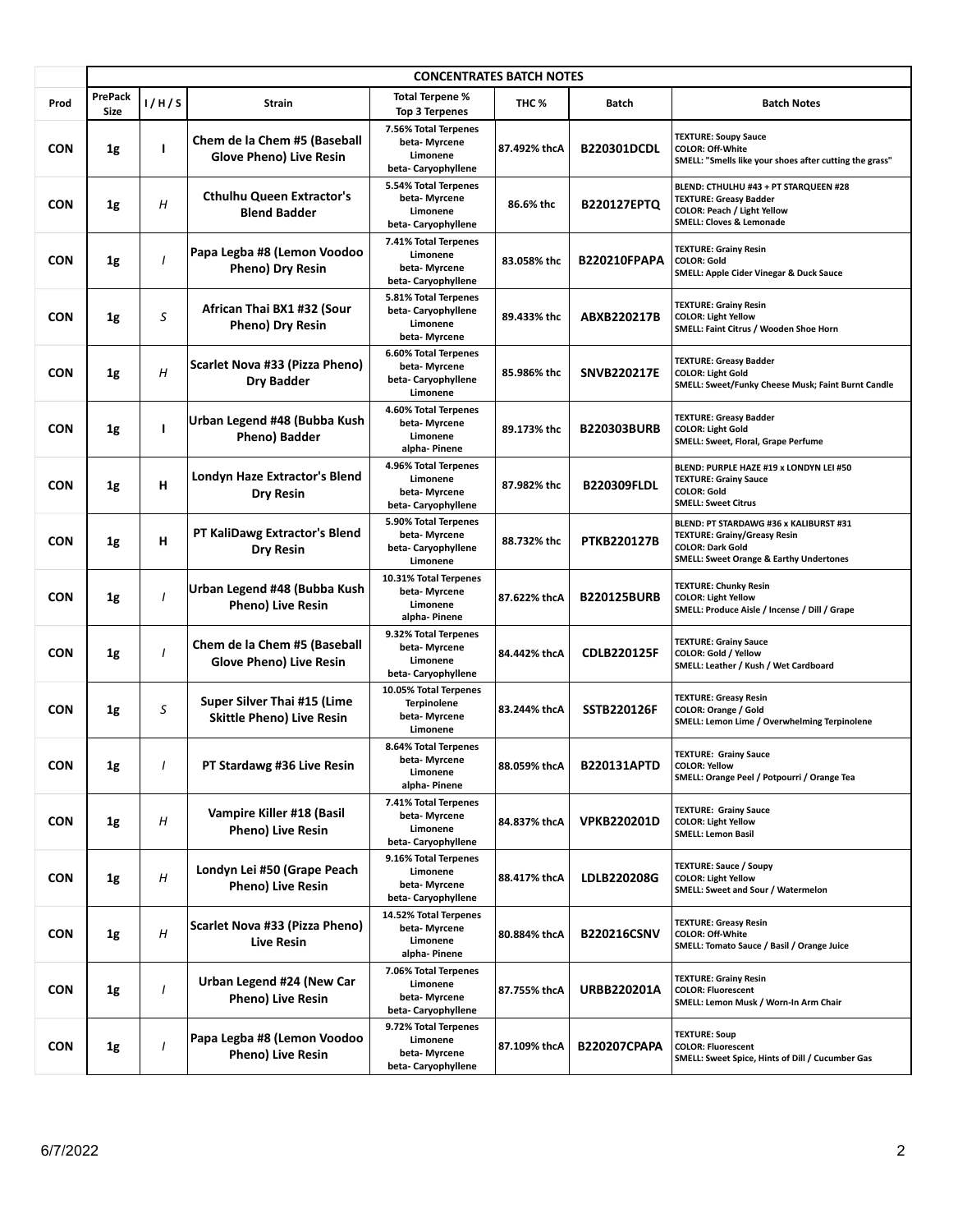|            | <b>CONCENTRATES BATCH NOTES</b> |              |                                                                |                                                                            |                             |                     |                                                                                                                                                                                        |  |  |
|------------|---------------------------------|--------------|----------------------------------------------------------------|----------------------------------------------------------------------------|-----------------------------|---------------------|----------------------------------------------------------------------------------------------------------------------------------------------------------------------------------------|--|--|
| Prod       | <b>PrePack</b><br><b>Size</b>   | 1/H/S        | Strain                                                         | Total Terpene %<br><b>Top 3 Terpenes</b>                                   | THC <sub>%</sub>            | <b>Batch</b>        | <b>Batch Notes</b>                                                                                                                                                                     |  |  |
| <b>CON</b> | 1g                              | $\mathbf{I}$ | Chem De La Chem #2 (Chem<br><b>Pheno) Diamonds and Sauce</b>   | 8.02% Total Terpenes<br>beta-Myrcene<br>beta- Caryophyllene<br>Linalool    | 27.9% thc<br>55.29% thcA    | <b>B210707CCDL</b>  | <b>TEXTURE: Diamonds &amp; Sauce</b><br><b>COLOR: Gold</b><br>SMELL: Lemon Tennis Balls / Fresh Rubber Soles                                                                           |  |  |
| <b>CON</b> | 1g                              |              | Double Afghan Chunk #24<br>(Asiago Cheese Pheno) Live<br>Sugar | 6.79% Total Terpenes<br>beta-Myrcene<br>Limonene<br>beta-Caryophyllene     | 90.98% thcA                 | <b>B220221ADAC</b>  | <b>TEXTURE: Damp Sugar</b><br><b>COLOR: Light Yellow</b><br><b>SMELL: Sweet Leather / Pocket Change</b>                                                                                |  |  |
| <b>CON</b> | 1g                              | Η            | <b>Hogplums Northern Lights</b><br>Haze #30 Live Resin         | 10.41% Total Terpenes<br>beta- Myrcene<br>Limonene<br>alpha-Pinene         | 86.655% thcA                | <b>B220209EHNL</b>  | <b>TEXTURE: Grainy Sauce</b><br>COLOR: Light Yellow / Light Peach<br>SMELL: Gas / Paint Thinner / Potpourri                                                                            |  |  |
| <b>CON</b> | 1g                              |              | <b>Laura Bullion Beta Blend Live</b><br>Sugar                  | 6.80% Total Terpenes<br>Limonene<br>beta-Myrcene<br>beta-Caryophyllene     | 91.292% thcA                | <b>B220224ALRB</b>  | BLEND: FLORTHERN LIGHTS HAZE #11 x LEGEND OF 91<br><b>TEXTURE: Grainy / Greasy Badder</b><br>COLOR: Light Yellow / Off White<br>SMELL: Fresh Smell w/ Citrus, Earthy / Warm Undertones |  |  |
| <b>CON</b> | 1g                              | Η            | Eulophia Beta Blend Live Resin                                 | 9.19% Total Terpenes<br>beta- Myrcene<br>Limonene<br>Ocimene               | 88.187% thcA                | <b>EULB220222B</b>  | BLEND: PURPLE HAZE #44 x MALAWI ML<br><b>TEXTURE: Soupy</b><br><b>COLOR: Neon Yellow</b><br>SMELL: Fruity, Herbal / Pineapple                                                          |  |  |
| <b>CON</b> | 1g                              | 1            | PT Stardawg #36 Diamonds<br>and Sauce                          | 9.65% Total Terpenes<br>beta-Myrcene<br>alpha-Pinene<br>beta-Caryophyllene | 13.725% thc<br>69.394% thca | PTDB210719A         | <b>TEXTURE: Diamonds &amp; Sauce</b><br><b>COLOR: Yellow</b><br>SMELL: Fresh Cleaning Product / Metallic Sun Lotion                                                                    |  |  |
| <b>CON</b> | 1g                              | H            | <b>Ghost Thai #28 (Orange Musk</b><br>Pheno) Live Sugar        | 8.34% Total Terpenes<br>beta-Myrcene<br>Limonene<br>beta-Pinene            | 89.266% thcA                | <b>B220223BGST</b>  | <b>TEXTURE: Greasy / Grainy Badder</b><br>COLOR: Light Yellow / Off-White<br>SMELL: Citrusy / Cough Drop / Allspice                                                                    |  |  |
| <b>CON</b> | 1g                              | S            | Purple Thai #22 (Caramel<br>Apple Pheno) Live Badder           | 9.30% Total Terpenes<br>beta- Myrcene<br>Limonene<br>beta-Caryophyllene    | 89.398% thcA                | <b>B220208CPRT</b>  | <b>TEXTURE: Grainy Badder</b><br><b>COLOR: Off-White</b><br>SMELL: Sweet, Grape, Dill, Spice                                                                                           |  |  |
| <b>CON</b> | 1g                              |              | Chem de la Chem #5 (Baseball<br><b>Glove Pheno) Live Resin</b> | 7.56% Total Terpenes<br>beta- Myrcene<br>Limonene<br>beta-Caryophyllene    | 87.492% thcA                | <b>B220301DCDL</b>  | <b>TEXTURE: Soupy, Grainy</b><br><b>COLOR: Off-White</b><br>SMELL: "Smells like your shoes after cutting the grass"                                                                    |  |  |
| <b>CON</b> | 1g                              | S            | African Thai BX1 #32 (Sour<br><b>Pheno) Live Badder</b>        | 8.65% Total Terpenes<br>Limonene<br>beta-Caryophyllene<br>beta- Myrcene    | 89.227% thcA                | <b>B220202AABX</b>  | <b>TEXTURE: Badder (Crusted)</b><br><b>COLOR: Yellow (Light)</b><br>SMELL: Sour Mahogany, Faint Peppercorn, Fresh Armoire                                                              |  |  |
| <b>CON</b> | 1g                              | S            | Purple Thai #25 (Linzer Tart<br>Pheno) Live Resin              | 7.40% Total Terpenes<br>beta-Myrcene<br>Limonene<br>beta-Caryophyllene     | 90.652% thcA                | <b>PRTB220308E</b>  | <b>TEXTURE: Greasy Resin</b><br>COLOR: Clear / Off-White<br>SMELL: Lemon Purple, Citrus Cream                                                                                          |  |  |
| <b>CON</b> | 1g                              | н            | Tres Star Highwayman #12 Live<br>Resin                         | 10.05% Total Terpenes<br>beta-Myrcene<br>Limonene<br>beta-Caryophyllene    | 87.291% thcA                | <b>B220302ATSH</b>  | <b>TEXTURE: Grainy Resin</b><br>COLOR: Clear / Off-White<br>SMELL: Cedar & Lemon Hash                                                                                                  |  |  |
| <b>CON</b> | 1g                              | н            | Thai Sap #33 (Shoofly Pie<br><b>Pheno) Live Resin</b>          | 16.27% Total Terpenes<br>Limonene<br>alpha- Pinene<br>Ocimene              | 81.301% thcA                | <b>TISB220307E</b>  | <b>TEXTURE: Soupy</b><br><b>COLOR: Yellow</b><br><b>SMELL: Fresh Pine Needles &amp; Cucumber</b>                                                                                       |  |  |
| <b>CON</b> | 1g                              | Η            | <b>Cthulhu Queen Extractor's</b><br><b>Blend Badder</b>        | 5.54% Total Terpenes<br>beta- Myrcene<br>Limonene<br>beta-Caryophyllene    | 86.6% thc                   | <b>B220127EPTQ</b>  | BLEND: CTHULHU #43 + PT STARQUEEN #28<br><b>TEXTURE: Greasy Badder</b><br>COLOR: Peach / Light Yellow<br><b>SMELL: Cloves &amp; Sweet Lemon</b>                                        |  |  |
| <b>CON</b> | 1g                              |              | Papa Legba #8 (Lemon Voodoo<br>Pheno) Dry Resin                | 7.41% Total Terpenes<br>Limonene<br>beta- Myrcene<br>beta-Caryophyllene    | 83.058% thc                 | <b>B220210FPAPA</b> | <b>TEXTURE: Grainy Sauce</b><br><b>COLOR: Gold</b><br>SMELL: Apple Cider Vinegar & Duck Sauce                                                                                          |  |  |
| <b>CON</b> | 1g                              | S            | African Thai BX1 #32 (Sour<br>Pheno) Dry Resin                 | 5.81% Total Terpenes<br>beta-Caryophyllene<br>Limonene<br>beta- Myrcene    | 89.433% thc                 | ABXB220217B         | <b>TEXTURE: Grainy Resin</b><br><b>COLOR: Light Yellow</b><br>SMELL: Faint Citrus / Wooden Shoe Horn                                                                                   |  |  |
| <b>CON</b> | $1\mathrm{g}$                   | Η            | Scarlet Nova #33 (Pizza Pheno)<br><b>Dry Badder</b>            | 6.60% Total Terpenes<br>beta- Myrcene<br>beta-Caryophyllene<br>Limonene    | 85.986% thc                 | <b>SNVB220217E</b>  | <b>TEXTURE: Greasy Badder</b><br><b>COLOR: Light Gold</b><br>SMELL: Sweet / Funky Cheese Musk; Faint Burnt Candle                                                                      |  |  |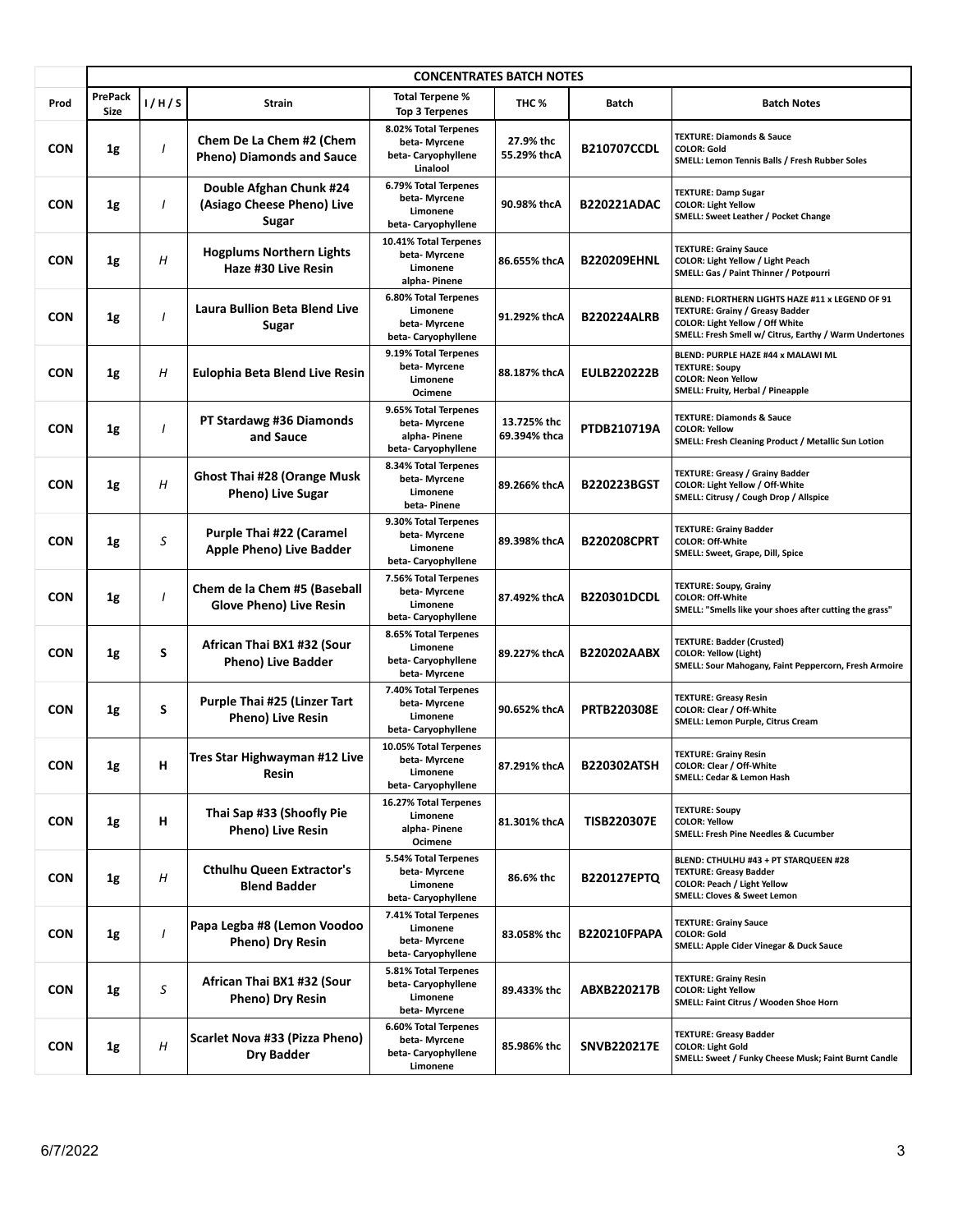|            |                        | <b>CONCENTRATES BATCH NOTES</b> |                                                         |                                                                            |             |                    |                                                                                                                                                                  |  |  |  |
|------------|------------------------|---------------------------------|---------------------------------------------------------|----------------------------------------------------------------------------|-------------|--------------------|------------------------------------------------------------------------------------------------------------------------------------------------------------------|--|--|--|
| Prod       | PrePack<br><b>Size</b> | 1/H/S                           | <b>Strain</b>                                           | <b>Total Terpene %</b><br>Top 3 Terpenes                                   | THC %       | <b>Batch</b>       | <b>Batch Notes</b>                                                                                                                                               |  |  |  |
| <b>CON</b> | 1 <sub>g</sub>         |                                 | Urban Legend #48 (Bubba Kush<br><b>Pheno) Badder</b>    | 4.60% Total Terpenes<br>beta-Myrcene<br>Limonene<br>alpha-Pinene           | 89.173% thc | <b>B220303BURB</b> | <b>TEXTURE: Greasy Badder</b><br><b>COLOR: Light Gold</b><br>SMELL: Sweet, Floral, Grape Perfume                                                                 |  |  |  |
| <b>CON</b> | 1 <sub>g</sub>         | H                               | Londyn Haze Extractor's Blend<br><b>Dry Resin</b>       | 4.96% Total Terpenes<br>Limonene<br>beta-Mvrcene<br>beta-Caryophyllene     | 87.982% thc | <b>B220309FLDL</b> | BLEND: PURPLE HAZE #19 x LONDYN LEI #50<br><b>TEXTURE: Grainy Sauce</b><br><b>COLOR: Gold</b><br>SMELL: Sour and Sweet, Lemon                                    |  |  |  |
| <b>CON</b> | 1 <sub>g</sub>         | H                               | PT KaliDawg Extractor's Blend<br><b>Dry Resin</b>       | 5.90% Total Terpenes<br>beta-Myrcene<br>beta-Caryophyllene<br>Limonene     | 88.732% thc | <b>PTKB220127B</b> | BLEND: PT STARDAWG #36 x KALIBURST #31<br><b>TEXTURE: Grainy / Greasy Resin</b><br><b>COLOR: Dark Gold</b><br><b>SMELL: Sweet Orange &amp; Earthy Undertones</b> |  |  |  |
| <b>CON</b> | 1 <sub>g</sub>         | н                               | <b>Hogplums Northern Lights</b><br>Haze #30 Badder      | 3.85% Total Terpenes<br>beta-Myrcene<br>alpha-Pinene<br>Limonene           | 90.71% thc  | <b>HNLB220303F</b> | <b>TEXTURE: Greasy / Grainy Badder</b><br><b>COLOR: Amber</b><br>SMELL: Floral, Faint Berries, Alkaline Smell                                                    |  |  |  |
| <b>CON</b> | 1 <sub>g</sub>         |                                 | Double Afghan Chunk #24<br>(Asiago Cheese Pheno) Badder | 4.98% Total Terpenes<br>beta-Caryophyllene<br>beta-Myrcene<br>Limonene     | 87.224% thc | <b>DACB220310B</b> | <b>TEXTURE: Greasy Badder</b><br><b>COLOR: Amber</b><br><b>SMELL: Pottery Clay / Leather Belt</b>                                                                |  |  |  |
| <b>CON</b> | 1 <sub>g</sub>         | н                               | Ghost Thai #28 (Orange Musk<br>Pheno) Badder            | 6.28% Total Terpenes<br>Limonene<br>beta-Myrcene<br><b>Fenchyl Alcohol</b> | 91.053% thc | GSTB220324B        | <b>TEXTURE: Greasy Badder</b><br><b>COLOR: Light Amber / Gold</b><br>SMELL: Orange Zest & Mulling Spices / Faint Gas                                             |  |  |  |
| <b>CON</b> | 1g                     | н                               | Vampire Killer #18 (Basil<br>Pheno) Dry Resin           | 5.41% Total Terpenes<br>beta-Myrcene<br>Limonene<br>beta-Caryophyllene     | 86.531% thc | <b>VPKB220309E</b> | <b>TEXTURE: Soupy</b><br><b>COLOR: Light Yellow</b><br>SMELL: Very Faint Citrus / Light Basil                                                                    |  |  |  |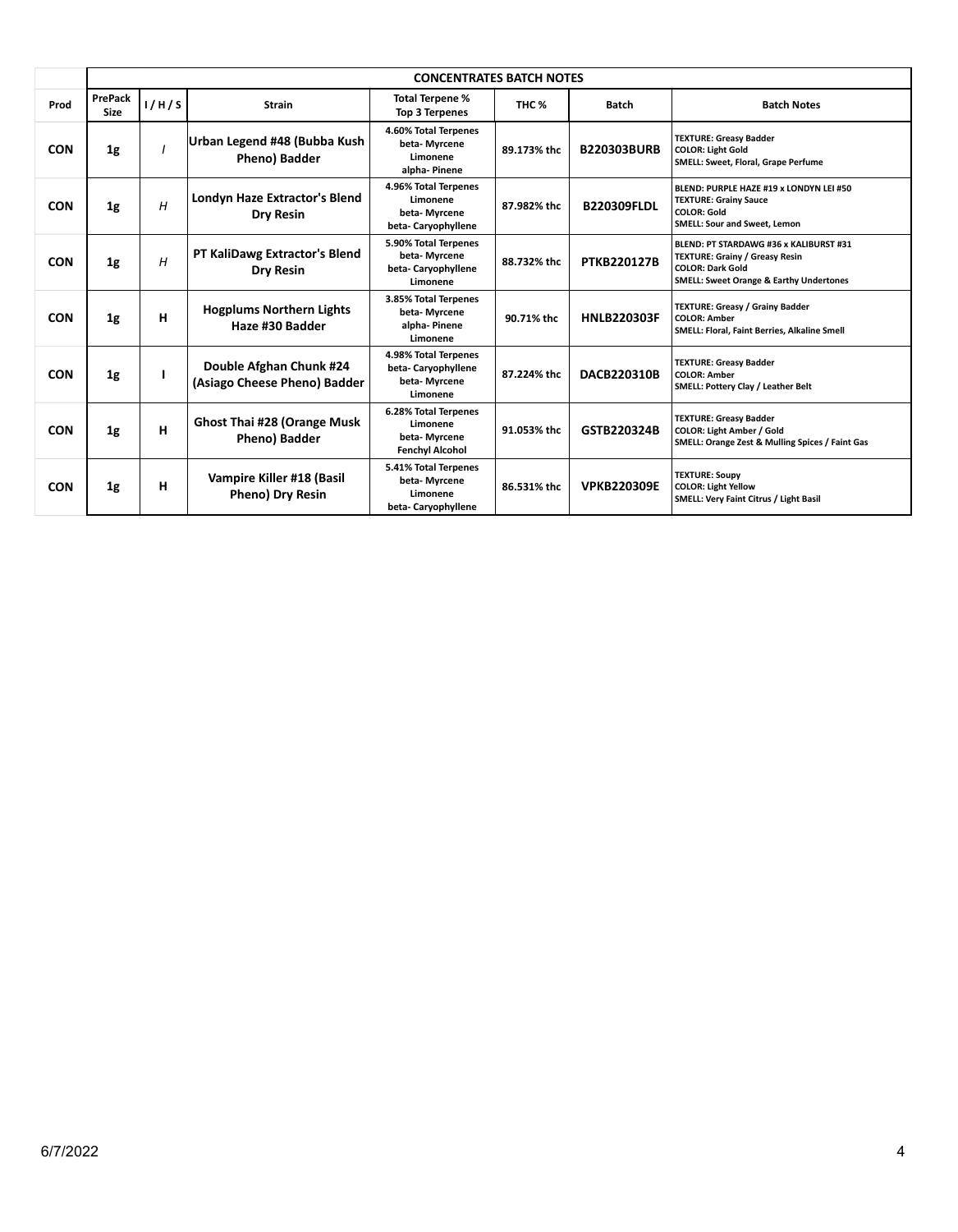|             | <b>FLOWER BATCH NOTES</b> |   |                                                           |                                                                             |                  |              |                                                                                                                                                                                                                                                           |  |  |
|-------------|---------------------------|---|-----------------------------------------------------------|-----------------------------------------------------------------------------|------------------|--------------|-----------------------------------------------------------------------------------------------------------------------------------------------------------------------------------------------------------------------------------------------------------|--|--|
| Prod        | PrePack Size   I / H / S  |   | <b>Strain</b>                                             | <b>Total Terpene %</b><br><b>Top 3 Terpenes</b>                             | THC <sub>%</sub> | <b>Batch</b> | <b>Batch Notes</b>                                                                                                                                                                                                                                        |  |  |
| <b>FLOW</b> | 3.5g                      | Η | Cthulhu #43 (Sour<br><b>Garlic Pheno)</b>                 | 1.70% Total Terpenes<br>beta-Caryophyllene<br>Linalool<br>alpha-Pinene      | 25.71% thcA      | 43CTH220222F | STRAIN DESCRIPTION: Dark green buds, orange stigmas,<br>speckles of purple and a nose of garlic, mushroom, berries<br>BATCH NOTES: Heavy garlic/mushroom nose, less berry smell on<br>this batch                                                          |  |  |
| <b>FLOW</b> | 3.5g                      | S | African Thai #15                                          | 2.93% Total Terpenes<br>beta- Myrcene<br>Limonene<br>beta- Caryophyllene    | 25.985% thcA     | 15AFT220307F | STRAIN DESCRIPTION: Diamond-like trichomes, sativa structure,<br>peach colored stigmas with a nose of tea leaves, citrus, hash<br>BATCH NOTES: Diverse structure amongst buds in this batch -<br>some sativa structure, some are more uniform and smaller |  |  |
| <b>FLOW</b> | 3.5g                      | Η | <b>Scarlet Nova #48</b><br>(Creamed Corn Pheno)           | 2.38% Total Terpenes<br>beta- Myrcene<br>beta-Caryophyllene<br>Limonene     | 28.683% thcA     | 48SNV220307F | STRAIN DESCRIPTION: Uniform green color, peach/red stigmas<br>with hints of corn, grits, mango<br><b>BATCH NOTES: Spot on w/ Strain Description</b>                                                                                                       |  |  |
| <b>FLOW</b> | 3.5g                      | Η | Vampire Killer #18<br>(Basil Pheno)                       | 1.99% Total Terpenes<br>beta- Myrcene<br>Limonene<br>beta-Caryophyllene     | 26.987% thcA     | 18VPK220307F | STRAIN DESCRIPTION: Dense buds with dark leaves and<br>'diamond-like" trichomes, redolent of mushroom, hash, basil<br>BATCH NOTES: Darker hue across the buds, brilliantly dense<br>trichs. More earthy fragrance than berries                            |  |  |
| <b>FLOW</b> | 3.5g                      | Η | <b>Ghost Thai #28 (Orange</b><br><b>Musk Pheno)</b>       | 2.25% Total Terpenes<br>beta-Myrcene<br>Limonene<br>alpha-Pinene            | 31.897% thcA     | 28GST220328F | STRAIN DESCRIPTION: Tight kush structure, dark green bud<br>leaves with a nose of orange chocolate liqueur<br>BATCH NOTES: Savory fragrance on this batch - earthy tones                                                                                  |  |  |
| <b>FLOW</b> | 3.5g                      | Н | <b>Orange Slice Nebula</b><br>#31 (Blood Orange<br>Pheno) | 1.03% Total Terpenes<br>beta- Myrcene<br><b>Terpinolene</b><br>alpha-Pinene | 19.261% thcA     | 31OSN220316F | LINEAGE: ORANGE CHEM S #1 x PT STARQUEEN<br>STRAIN DESCRIPTION: Dense, resinous buds, lime green, auburn<br>stigmas with notes of bright citrus, rich orange<br>BATCH NOTES: Our first release of the #31 phenotype!                                      |  |  |
| <b>FLOW</b> | 3.5g                      | Η | <b>Orange Slice Nebula</b><br>#60 (Gojo Pheno)            | 1.15% Total Terpenes<br><b>Terpinolene</b><br>beta- Myrcene<br>Limonene     | 19.125% thcA     | 60OSN220316F | LINEAGE: ORANGE CHEM S #1 x PT STARQUEEN<br>STRAIN DESCRIPTION: Amber stigmas, blue-ish tint, dense<br>trichome coverage and smells of orange, citrus, acetone<br>BATCH NOTES: Our first release of the #60 phenotype!                                    |  |  |
| <b>FLOW</b> | 3.5g                      | S | African Thai BX1 #4<br>(Lemon Peel Pheno)                 | 2.93% Total Terpenes<br>beta- Myrcene<br>Limonene<br>beta- Caryophyllene    | 28.484% thcA     | 4ABX220406F  | STRAIN DESCRIPTION: Dense, round buds, fair orange stigmas<br>with hints of lemon zest / peel<br><b>BATCH NOTES: Spot on w/ Strain Description</b>                                                                                                        |  |  |
| <b>FLOW</b> | 3.5g                      | I | Papa Legba #8 (Lemon<br><b>Voodoo Pheno)</b>              | 2.41% Total Terpenes<br>Limonene<br>beta-Myrcene<br>beta-Caryophyllene      | 23.881% thcA     | 8PAPA220406F | STRAIN DESCRIPTION: Round clumps of bracts with dark green<br>single leaves simiar to Sour Diesel and redolent of Gas, Kush,<br>Faint Lemon & Notes of Pepper<br>BATCH NOTES: Spot on w/ Strain Description                                               |  |  |
| <b>FLOW</b> | 3.5g                      | н | PT Starqueen #28<br>(Dutch Peach Pheno)                   | 1.52% Total Terpenes<br>Limonene<br>beta- Myrcene<br>beta-Caryophyllene     | 22.077% thcA     | 28PTQ220316F | STRAIN DESCRIPTION: Large bracts, light orange stigmas, light<br>green color with a nose of fermented fruit, OG, peach/tangerine<br>BATCH NOTES: Darker colored stigmas; earthy terp profile                                                              |  |  |
| <b>FLOW</b> | 3.5 <sub>g</sub>          | ı | Urban Legend #48<br>(Bubba Kush Pheno)                    | 1.71% Total Terpenes<br>beta- Myrcene<br>alpha-Pinene<br>Limonene           | 21.122% thcA     | 48URB220316F | STRAIN DESCRIPTION: Tight afghan structure with lime green<br>buds and dark purple hues and smells of incense, spice, cream,<br>grape, gas<br>BATCH NOTES: Dense trichome coverage on this batch                                                          |  |  |
| <b>FLOW</b> | 3.5g                      | н | Lion Sap #32 (Spice<br><b>Cabinet Pheno)</b>              | 3.76% Total Terpenes<br>alpha-Pinene<br>beta- Pinene<br>Limonene            | 31.393% thcA     | 32LSP220329F | LINEAGE: THAI SAP #33 x MALAWI ML<br>STRAIN DESCRIPTION: Curled sugar leaves, burnt orange stigmas<br>with hints of white sage, dry basil<br>BATCH NOTES: Our first release of the #32 phenotype                                                          |  |  |
| <b>FLOW</b> | 3.5g                      | н | Lion Sap #33 (Pine<br><b>Barren Pheno)</b>                | 2.71% Total Terpenes<br>alpha-Pinene<br>beta- Pinene<br>Limonene            | 26.826% thcA     | 33LSP220329F | LINEAGE: THAI SAP #33 x MALAWI ML<br>STRAIN DESCRIPTION: Swollen calyxes w/ pointed bracts, very<br>few stigmas with aromas of pine forest, gas<br>BATCH NOTES: Our first release of the #33 phenotype!                                                   |  |  |
| <b>FLOW</b> | 3.5g                      | н | Lion Sap #61 (Nail Salon<br>Pheno)                        | 2.52% Total Terpenes<br>alpha-Pinene<br>Limonene<br>Ocimene                 | 24.404% thcA     | 61LSP220329F | LINEAGE: THAI SAP #33 x MALAWI ML<br>STRAIN DESCRIPTION: Purple hues, bright orange stigmas,<br>Afghan structure and notes of berry, earth, nail polish<br>BATCH NOTES: Our first release of the #61 phenotype!                                           |  |  |
| <b>FLOW</b> | 3.5g                      | S | African Thai BX1 #32<br>(Sour Pheno)                      | 1.57% Total Terpenes<br>beta-Caryophyllene<br>Limonene<br>beta- Myrcene     | 23.642% thcA     | 32ABX220321F | STRAIN DESCRIPTION: Round clumps of bracts. Dark green<br>single leaves similar to Sour Diesel / Papa Legba, smells of Sour<br>Diesel, woody, pepper<br>BATCH NOTES: Spot on w/ Strain Description                                                        |  |  |
| <b>FLOW</b> | 3.5g                      | ı | Chem de la Chem #5<br>(Baseball Glove Pheno)              | 2.85% Total Terpenes<br>beta- Myrcene<br>Limonene<br>beta-Caryophyllene     | 29.254% thcA     | 5CDL220404F  | STRAIN DESCRIPTION: Very dense trichome coverage, dark<br>green leaves with a nose of leather, pepper, chem<br>BATCH NOTES: Some foxtailing in buds from top of kolas                                                                                     |  |  |
| <b>FLOW</b> | 3.5g                      | н | Sour Blueberry #2<br>(Diesel Pheno)                       | 1.81% Total Terpenes<br>Limonene<br>beta-Caryophyllene<br>beta- Myrcene     | 27.966% thcA     | 2SBB220328F  | STRAIN DESCRIPTION: Dark green buds with purple/blue hues<br>and undertones, redolent of diesel, skunk, berries<br>BATCH NOTES: Good batch of Sour Blueberry. "Beach Batch"                                                                               |  |  |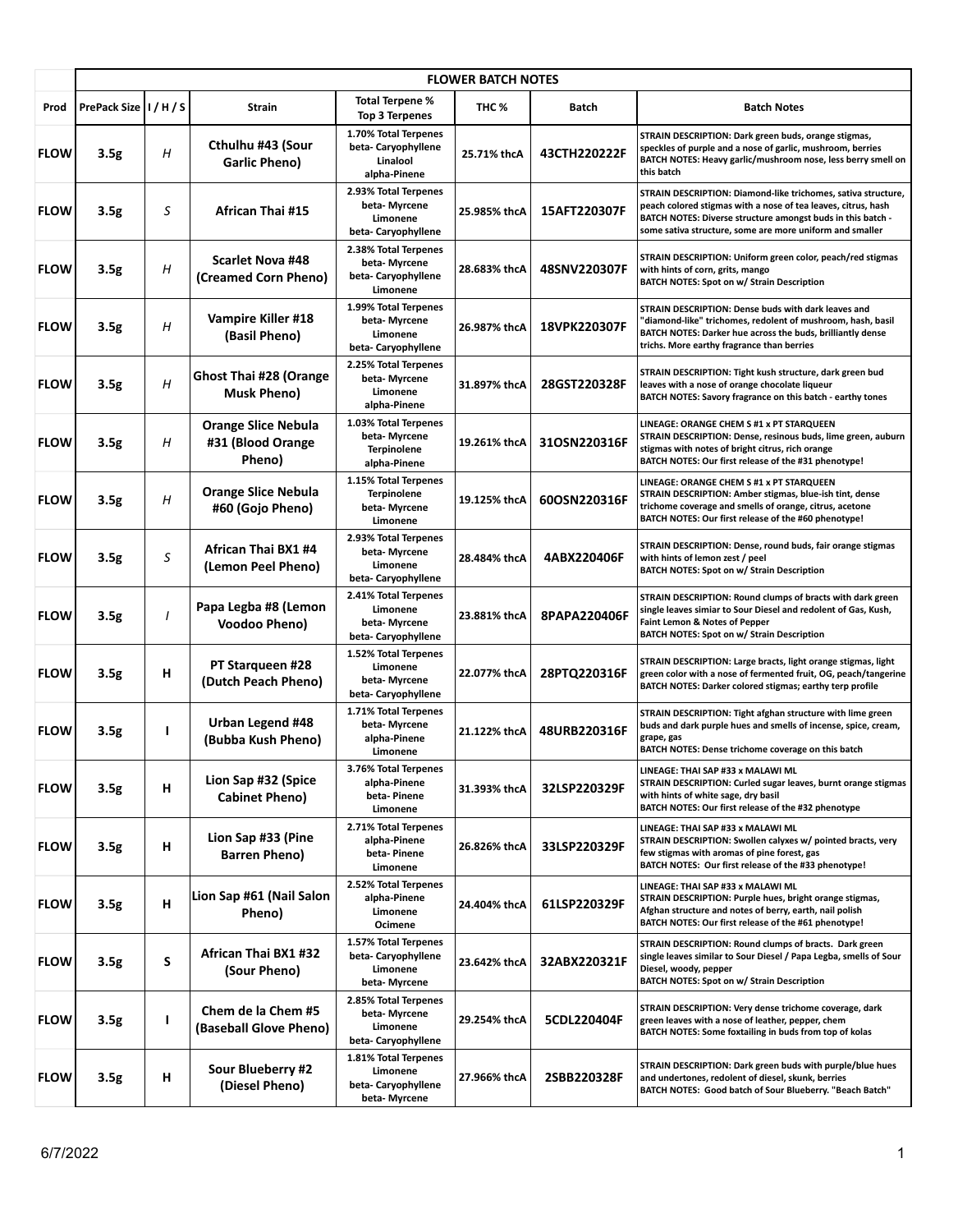|             | <b>FLOWER BATCH NOTES</b> |          |                                                           |                                                                            |              |              |                                                                                                                                                                                                                                                           |  |  |
|-------------|---------------------------|----------|-----------------------------------------------------------|----------------------------------------------------------------------------|--------------|--------------|-----------------------------------------------------------------------------------------------------------------------------------------------------------------------------------------------------------------------------------------------------------|--|--|
| Prod        | PrePack Size   I / H / S  |          | Strain                                                    | <b>Total Terpene %</b><br><b>Top 3 Terpenes</b>                            | THC %        | Batch        | <b>Batch Notes</b>                                                                                                                                                                                                                                        |  |  |
| <b>FLOW</b> | 3.5 <sub>g</sub>          | H        | Cthulhu #43 (Sour<br><b>Garlic Pheno)</b>                 | 1.70% Total Terpenes<br>beta-Caryophyllene<br>Linalool<br>alpha-Pinene     | 25.71% thcA  | 43CTH220222F | STRAIN DESCRIPTION: Dark green buds, orange stigmas,<br>speckles of purple and a nose of garlic, mushroom, berries<br>BATCH NOTES: Heavy garlic / mushroom nose, less berry smell<br>on this batch                                                        |  |  |
| <b>FLOW</b> | 3.5g                      | S        | <b>African Thai #15</b>                                   | 2.93% Total Terpenes<br>beta- Myrcene<br>Limonene<br>beta-Caryophyllene    | 25.985% thcA | 15AFT220307F | STRAIN DESCRIPTION: Diamond-like trichomes, sativa structure,<br>peach colored stigmas with a nose of tea leaves, citrus, hash<br>BATCH NOTES: Diverse structure amongst buds in this batch -<br>some sativa structure, some are more uniform and smaller |  |  |
| <b>FLOW</b> | 3.5g                      | H        | <b>Scarlet Nova #48</b><br>(Creamed Corn Pheno)           | 2.38% Total Terpenes<br>beta-Myrcene<br>beta-Caryophyllene<br>Limonene     | 28.683% thcA | 48SNV220307F | STRAIN DESCRIPTION: Uniform green color, peach / red stigmas<br>with hints of corn, grits, mango<br><b>BATCH NOTES: Spot on w/ Strain Description</b>                                                                                                     |  |  |
| <b>FLOW</b> | 3.5 <sub>g</sub>          | Η        | Vampire Killer #18<br>(Basil Pheno)                       | 1.99% Total Terpenes<br>beta-Myrcene<br>Limonene<br>beta-Caryophyllene     | 26.987% thcA | 18VPK220307F | STRAIN DESCRIPTION: Dense buds with dark leaves and<br>'diamond-like" trichomes, redolent of mushroom, hash, basil<br>BATCH NOTES: Darker hue across the buds, brilliantly dense<br>trichs. More earthy fragrance than berries                            |  |  |
| <b>FLOW</b> | 3.5g                      | H        | <b>Ghost Thai #28 (Orange</b><br><b>Musk Pheno)</b>       | 2.25% Total Terpenes<br>beta-Myrcene<br>Limonene<br>alpha-Pinene           | 31.897% thcA | 28GST220328F | STRAIN DESCRIPTION: Tight kush structure, dark green bud<br>leaves with a nose of orange chocolate liqueur<br>BATCH NOTES: Savory fragrance on this batch - earthy tones                                                                                  |  |  |
| <b>FLOW</b> | 3.5g                      | H        | <b>Orange Slice Nebula</b><br>#31 (Blood Orange<br>Pheno) | 1.03% Total Terpenes<br>beta-Myrcene<br><b>Terpinolene</b><br>alpha-Pinene | 19.261% thcA | 31OSN220316F | LINEAGE: ORANGE CHEM S #1 x PT STARQUEEN<br>STRAIN DESCRIPTION: Dense, resinous buds, lime green, auburn<br>stigmas with notes of bright citrus, rich orange<br>BATCH NOTES: Our first release of the #31 phenotype!                                      |  |  |
| <b>FLOW</b> | 3.5 <sub>g</sub>          | Η        | <b>Orange Slice Nebula</b><br>#60 (Gojo Pheno)            | 1.15% Total Terpenes<br><b>Terpinolene</b><br>beta-Myrcene<br>Limonene     | 19.125% thcA | 60OSN220316F | LINEAGE: ORANGE CHEM S #1 x PT STARQUEEN<br>STRAIN DESCRIPTION: Amber stigmas, blue-ish tint, dense<br>trichome coverage and smells of orange, citrus, acetone<br>BATCH NOTES: Our first release of the #60 phenotype!                                    |  |  |
| <b>FLOW</b> | 3.5 <sub>g</sub>          | S        | African Thai BX1 #4<br>(Lemon Peel Pheno)                 | 2.93% Total Terpenes<br>beta-Myrcene<br>Limonene<br>beta-Caryophyllene     | 28.484% thcA | 4ABX220406F  | STRAIN DESCRIPTION: Dense, round buds, fair orange stigmas<br>with hints of lemon zest / peel<br><b>BATCH NOTES: Spot on w/ Strain Description</b>                                                                                                        |  |  |
| <b>FLOW</b> | 3.5g                      | $\prime$ | Papa Legba #8 (Lemon<br><b>Voodoo Pheno)</b>              | 2.41% Total Terpenes<br>Limonene<br>beta-Myrcene<br>beta-Caryophyllene     | 23.881% thcA | 8PAPA220406F | STRAIN DESCRIPTION: Round clumps of bracts with dark green<br>single leaves similar to Sour Diesel and redolent of Gas, Kush,<br>Faint Lemon & Notes of Pepper<br>BATCH NOTES: Spot on w/ Strain Description                                              |  |  |
| <b>FLOW</b> | 3.5 <sub>g</sub>          | H        | PT Starqueen #28<br>(Dutch Peach Pheno)                   | 1.52% Total Terpenes<br>Limonene<br>beta-Myrcene<br>beta-Caryophyllene     | 22.077% thcA | 28PTQ220316F | STRAIN DESCRIPTION: Large bracts, light orange stigmas, light<br>green color with a nose of champagne, OG, peach / tangerine<br>BATCH NOTES: Darker colored stigmas; earthy terp profile                                                                  |  |  |
| <b>FLOW</b> | 3.5 <sub>g</sub>          | $\prime$ | <b>Urban Legend #48</b><br>(Bubba Kush Pheno)             | 1.71% Total Terpenes<br>beta-Myrcene<br>alpha-Pinene<br>Limonene           | 21.122% thcA | 48URB220316F | STRAIN DESCRIPTION: Tight afghan structure with lime green<br>buds and dark purple hues and smells of incense, spice, cream,<br>grape, gas<br>BATCH NOTES: Dense trichome coverage on this batch                                                          |  |  |
| <b>FLOW</b> | 3.5g                      | Η        | Lion Sap #32 (Spice<br><b>Cabinet Pheno)</b>              | 3.76% Total Terpenes<br>alpha-Pinene<br>beta-Pinene<br>Limonene            | 31.393% thcA | 32LSP220329F | LINEAGE: THAI SAP #33 x MALAWI ML<br>STRAIN DESCRIPTION: Curled sugar leaves, burnt orange stigmas<br>with hints of white sage, dry basil<br>BATCH NOTES: Our first release of the #32 phenotype                                                          |  |  |
| <b>FLOW</b> | 3.5g                      | Η        | Lion Sap #33 (Pine<br><b>Barren Pheno)</b>                | 2.71% Total Terpenes<br>alpha-Pinene<br>beta-Pinene<br>Limonene            | 26.826% thcA | 33LSP220329F | LINEAGE: THAI SAP #33 x MALAWI ML<br>STRAIN DESCRIPTION: Swollen calyxes w/ pointed bracts, very<br>few stigmas with aromas of pine forest, gas<br>BATCH NOTES: Our first release of the #33 phenotype!                                                   |  |  |
| <b>FLOW</b> | 3.5 <sub>g</sub>          | Η        | Lion Sap #61 (Nail Salon<br>Pheno)                        | 2.52% Total Terpenes<br>alpha-Pinene<br>Limonene<br>Ocimene                | 24.404% thcA | 61LSP220329F | LINEAGE: THAI SAP #33 x MALAWI ML<br>STRAIN DESCRIPTION: Purple hues, bright orange stigmas,<br>Afghan structure and notes of berry, earth, nail polish<br>BATCH NOTES: Our first release of the #61 phenotype!                                           |  |  |
| <b>FLOW</b> | 3.5g                      | S        | African Thai BX1 #32<br>(Sour Pheno)                      | 1.57% Total Terpenes<br>beta-Caryophyllene<br>Limonene<br>beta-Myrcene     | 23.642% thcA | 32ABX220321F | STRAIN DESCRIPTION: Round clumps of bracts, dark green single<br>leaves similar to Sour Diesel / Papa Legba, smells of Sour Diesel,<br>woody, pepper<br><b>BATCH NOTES: Spot on w/ Strain Description</b>                                                 |  |  |
| <b>FLOW</b> | 3.5g                      | I        | Chem de la Chem #5<br>(Baseball Glove Pheno)              | 2.85% Total Terpenes<br>beta- Myrcene<br>Limonene<br>beta-Caryophyllene    | 29.254% thcA | 5CDL220404F  | STRAIN DESCRIPTION: Very dense trichome coverage, dark<br>green leaves with a nose of leather, pepper, chem<br>BATCH NOTES: Some foxtailing in buds from top of kolas                                                                                     |  |  |
| <b>FLOW</b> | 3.5g                      | Н        | Sour Blueberry #2<br>(Diesel Pheno)                       | 1.81% Total Terpenes<br>Limonene<br>beta-Caryophyllene<br>beta-Myrcene     | 27.966% thcA | 2SBB220328F  | STRAIN DESCRIPTION: Dark green buds with purple / blue hues<br>and undertones, redolent of diesel, skunk, berries<br>BATCH NOTES: Good batch of Sour Blueberry. "Beach Batch"                                                                             |  |  |